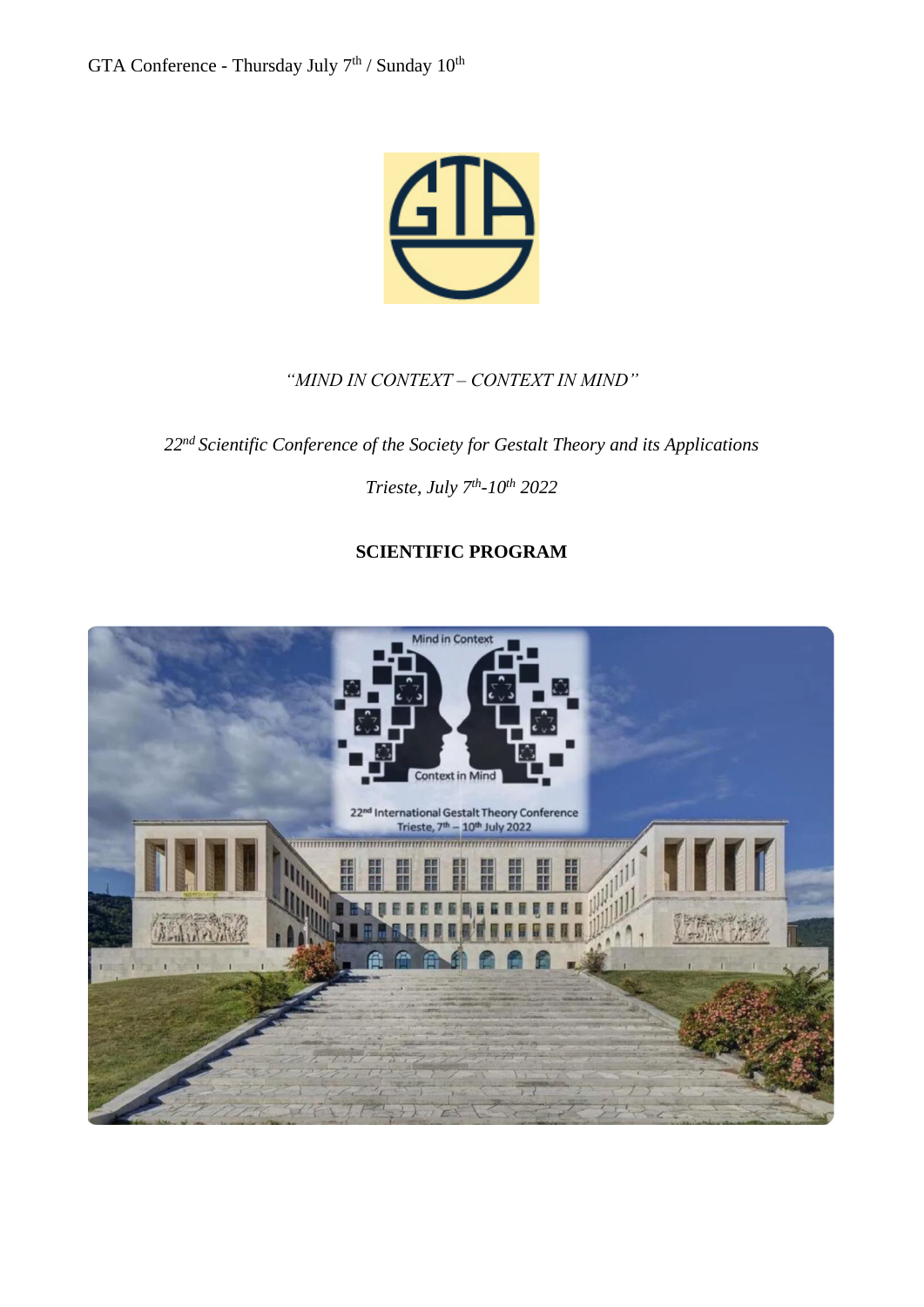|       |       |                                                          |                                                                                                          |                                         | $10.50$ $11.70$ $11.70$                            |                                                                            |                                                                                                       |                             |                                          |       |       |
|-------|-------|----------------------------------------------------------|----------------------------------------------------------------------------------------------------------|-----------------------------------------|----------------------------------------------------|----------------------------------------------------------------------------|-------------------------------------------------------------------------------------------------------|-----------------------------|------------------------------------------|-------|-------|
|       |       | FRIDAY, July 8th<br><b>THURSDAY, July 7h</b>             |                                                                                                          |                                         | SATURDAY, July 9th                                 |                                                                            |                                                                                                       | SUNDAY, July 10th           |                                          |       |       |
| 8:30  | 9:00  |                                                          | Registrations                                                                                            |                                         |                                                    | Registrations                                                              |                                                                                                       |                             |                                          | 8:30  | 9:00  |
| 9:00  | 9:30  |                                                          | Experimental                                                                                             |                                         | Current Research                                   | Comunication.                                                              |                                                                                                       |                             |                                          | 9:00  | 9:30  |
| 9:30  | 10:00 |                                                          | Phenomenology and                                                                                        | Psychology and<br>Music                 | <b>Trends in Trieste</b>                           | Thinking, and Clinical                                                     | Congressino di<br>Primavera                                                                           |                             |                                          | 9:30  | 10:00 |
| 10:00 | 10:30 |                                                          | Epistemology                                                                                             |                                         | Psychology 1                                       | Psychology                                                                 |                                                                                                       |                             |                                          | 10:00 | 10:30 |
| 10:30 | 11:00 |                                                          | coffee break                                                                                             |                                         |                                                    | coffee break                                                               |                                                                                                       |                             | Roundtable                               | 10:30 | 11:00 |
| 11:00 | 11:30 |                                                          | Experimental Phenomenology                                                                               |                                         | Current Research Trends in                         |                                                                            | Congressino di                                                                                        |                             | "Depressive Disorders                    | 11:00 | 11:30 |
| 11:30 | 12:00 |                                                          | and Epistemology                                                                                         | Psychology and Music                    | Trieste Psychology I                               |                                                                            | Primavera                                                                                             |                             | in the COVID-19 era:<br>A debate between | 11:30 | 12:00 |
| 12:00 | 12:30 |                                                          | "Phenomenology: An Ethics for Psychiatry"<br>Giovanni Stanghellini                                       |                                         |                                                    | "On perceiving absences"<br>Achille Varzi                                  |                                                                                                       |                             | the different clinical approaches"       | 12:00 | 12:30 |
| 12:30 | 13:00 |                                                          |                                                                                                          |                                         |                                                    |                                                                            |                                                                                                       |                             |                                          | 12:30 | 13:00 |
| 13:00 | 13:30 |                                                          |                                                                                                          |                                         |                                                    |                                                                            |                                                                                                       |                             |                                          | 13:00 | 13:30 |
| 13:30 | 14:00 |                                                          |                                                                                                          | lunch                                   |                                                    |                                                                            | lunch                                                                                                 |                             |                                          | 13:30 | 14:00 |
| 14:00 | 14:30 |                                                          | "The Failure of Sensory-Cognitive Dualism in Perceptual Theory"                                          |                                         |                                                    | "On form and function: notes on the underlying biology"<br>Stefano Piccolo |                                                                                                       |                             |                                          | 14:00 | 14:30 |
| 14:30 | 15:00 | Alan Gilchrist                                           |                                                                                                          |                                         |                                                    |                                                                            |                                                                                                       |                             |                                          | 14:30 | 15:00 |
| 15:00 | 15:30 |                                                          |                                                                                                          |                                         | <b>Current Research</b>                            |                                                                            | Zur Aktualität der                                                                                    |                             |                                          | 15:00 | 15:30 |
| 15:30 | 16:00 |                                                          | Gestalt Theory in<br>Psychotherapy                                                                       | Language, Parts and<br>Wholes revisited | <b>Trends in Trieste</b><br>Psychology 2           | Perception and<br>Cognition                                                | Feldtheorie Kurt Lewins/On<br>the Actuality of Kurt Lewin's<br>Field Theory                           | Congressino di<br>Primavera |                                          | 15:30 | 16:00 |
| 16:00 | 16:30 | <b>Opening Ceremony</b>                                  |                                                                                                          |                                         |                                                    |                                                                            |                                                                                                       |                             |                                          | 16:00 | 16:30 |
| 16:30 | 17:00 | "Thinking on reality: Metzger and the                    |                                                                                                          | coffee break                            |                                                    |                                                                            | coffee break                                                                                          |                             | 16:30                                    | 17:00 |       |
| 17:00 | 17:30 | rejection of the "Eleatic postulate""<br>Riccardo Luccio |                                                                                                          | Language, Parts and Wholes              | Current Research Trends in<br>Trieste Psychology 2 | Perception and<br>Cognition                                                | Zur Aktualität der Feldtheorie<br><b>Kurt Lewins/On the Actuality of</b><br>Kurt Lewin's Field Theory | Congressino di<br>Primavera |                                          | 17:00 | 17:30 |
| 17:30 | 18:00 |                                                          | estalt Theory in Psychotherapy                                                                           | revisited.                              |                                                    |                                                                            |                                                                                                       |                             |                                          | 17:30 | 18:00 |
| 18:00 | 18:30 | <b>Metzger Award</b>                                     |                                                                                                          | break                                   |                                                    |                                                                            |                                                                                                       |                             |                                          | 18:00 | 18:30 |
| 18:30 | 19:00 | Bozzi Award                                              | "On Crossmodal and Multisensory Gestalts:<br><b>Evidence &amp; Application"</b><br><b>Charles Spence</b> |                                         |                                                    | <b>GTA Assembly</b>                                                        |                                                                                                       |                             |                                          | 18:30 | 19:00 |
| 19:00 | 19:30 | Celebrations in honor of                                 |                                                                                                          |                                         |                                                    |                                                                            |                                                                                                       |                             |                                          | 19:00 | 19:30 |
| 19:30 | 20:00 | Gerhard Stemberger                                       |                                                                                                          |                                         |                                                    |                                                                            |                                                                                                       |                             |                                          | 19:30 | 20:00 |
| 20:00 | 20:30 | XXX Kanizsa Lecture                                      |                                                                                                          |                                         |                                                    |                                                                            |                                                                                                       |                             |                                          | 20:00 | 20:30 |
| 20:30 | 21:00 |                                                          |                                                                                                          |                                         |                                                    |                                                                            |                                                                                                       |                             |                                          | 20:30 | 21:00 |
| 21:00 | 21:30 |                                                          |                                                                                                          |                                         |                                                    |                                                                            |                                                                                                       |                             |                                          | 21:00 | 21:30 |
| 21:30 |       | Welcome reception                                        | Musical night                                                                                            |                                         |                                                    |                                                                            |                                                                                                       |                             |                                          | 21:30 |       |

#### 22nd Scientific Conference of the Society for Gestalt Theory and its Applications (GTA) 7 - 10 July, 2022 | Trieste, Italy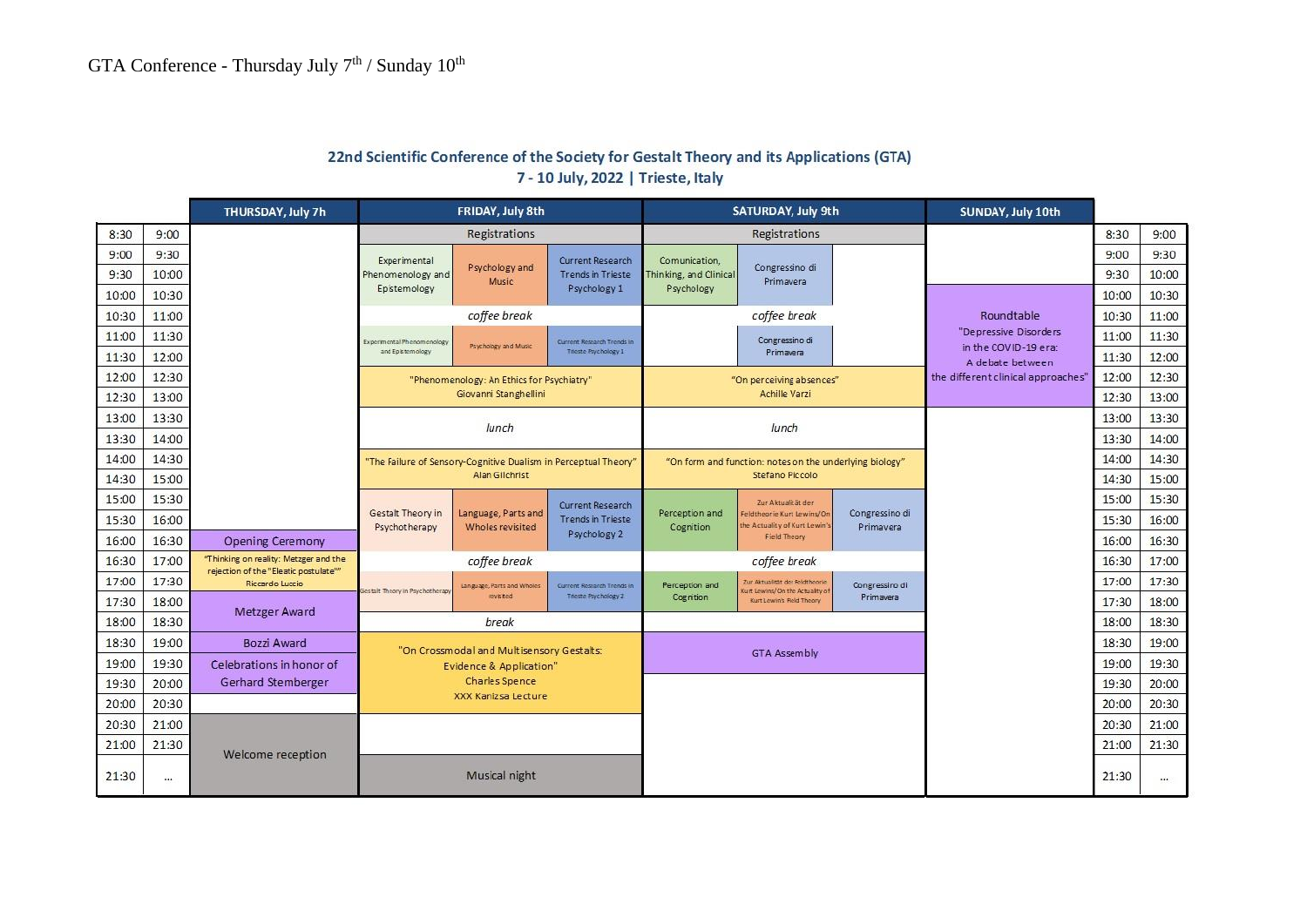## **Thursday – July 7th**

## *Opening Ceremony, 22nd GTA Opening Lecture, Awards (Auditorium Museo Revoltella)*

*Opening Ceremony* 16:00-16:30 *Greetings from the authorities*

## *22nd GTA Opening Lecture*

16:30-17:30 "Thinking on reality: Metzger and the rejection of the "Eleatic postulate"" *Riccardo Luccio*

*Metzger Award* 17:30-18:30

*Bozzi Award* 18:30-19:00

*Celebrations in honor of Gerhard Stemberger* 19:00-20:00

## **Friday – July 8th**

## *Plenary Lectures (Aula Magna H3 building)*

12:00-13:00 "Phenomenology: An Ethics for Psychiatry" *Giovanni Stanghellini*

14:00-15:00 "The Failure of Sensory-Cognitive Dualism in Perceptual Theory" *Alan Gilchrist*

#### *XXX Kanizsa Lecture (Aula Magna, H3 building)*

18:00-20:00 "On Crossmodal and Multisensory Gestalts: Evidence & Application" *Charles Spence*

*Thematic Workshops* 09:00-12:00 *(Aula Magna H3 building)* **Psychology and Music (Moderator: Walter Coppola)** "The acoustic depth" *Carlo Serra*  "Padre Agostino Gemelli: contributi all'analisi della voce cantata" *Enrica Galazzi* "Tracce di multiculturalismo nei canti dei soldati italiani della prima guerra mondiale" *Ignazio Macchiarella* "Psychology, Phenomenology, Ethnomusicology. The legacy of the Berlin School" *Riccardo Martinelli* "Music in mind, sounds in "primitive" context. Franz Boas's contribution to the vergleichende Musikwissenschaft through the correspondence with Carl Stumpf and Erich Moritz von Hornbostel" *Irene Candelieri*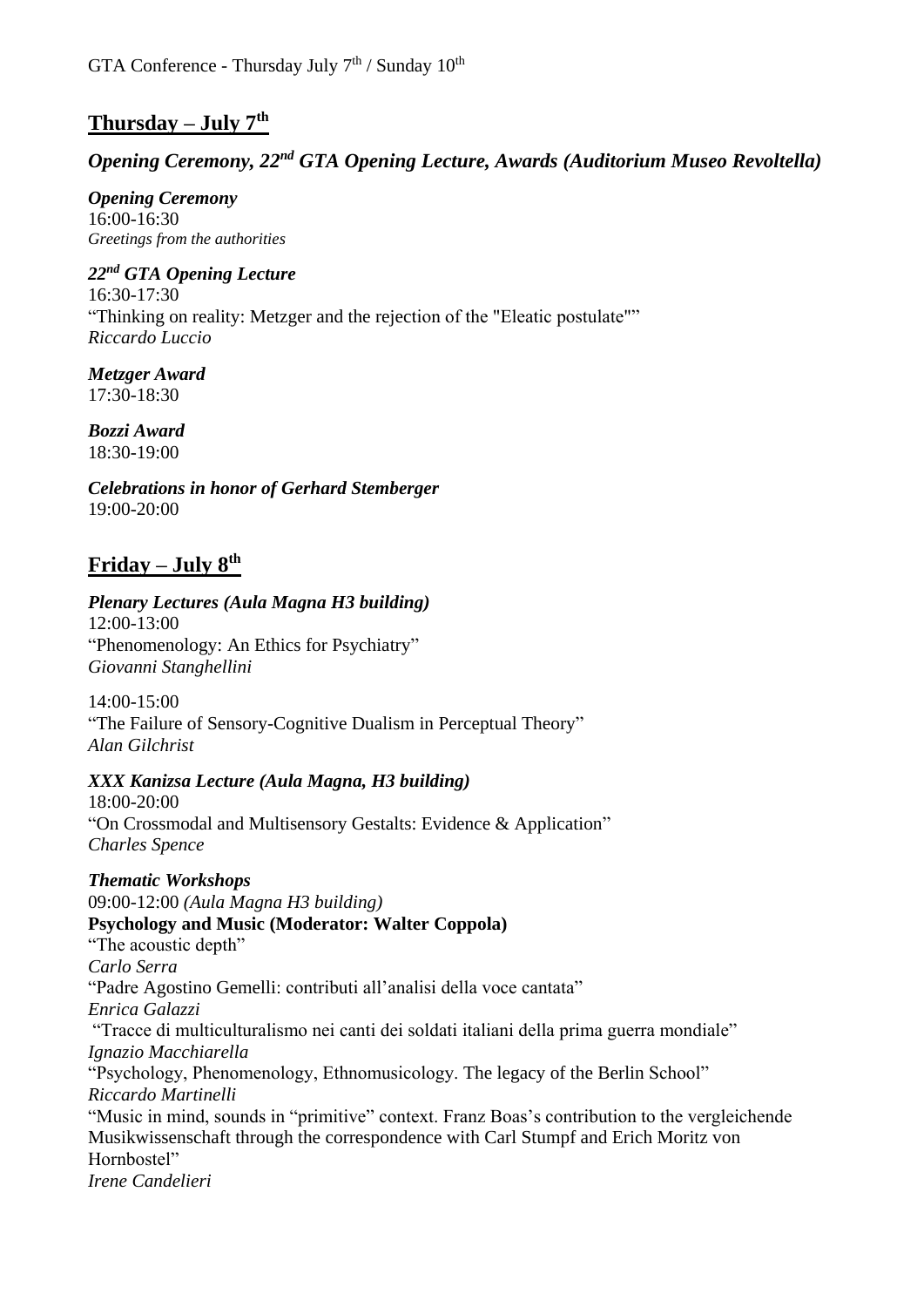"Critical Realist Foundations for Berlin Comparative Musicology (vergleichende Kunstwissenschaft)" *Ian Verstegen* "Musical Affordances and the Gestalt Legacy: enriching musical behavior" *Sebastian Klotz* 

15:00-18:00 *(Aula Magna, H3 building)*

#### **Language, Parts and Wholes revisited. Via Gestalt and other theoretical approaches (Moderator: Savina Raynaud)**

"Language and Speech as open, context-dependent wholes. A view from Prague" *Savina Raynaud*  "Der Gestaltbegriff im Denken Bühlers" *Janette Friedrich*  "Compositionality and contextuality in natural language sentences" *Aldo Frigerio* "Gestaltic views of the Finnish lexicon. The word and its structural context" *Markus Hamunen* "Visuo-orthographic processing in developmental dyslexia: evidence from the Reicher-Wheeler paradigm" *Daniela Traficante* "La multisensorialità ricostruita. Leggere il govane Holden [Reconstructed multisensoriality. Reading Catcher in the Rye]" *Paola Tenchini & Andrea Sozzi*  15:00-18:00 *(Aula 1A, H3 building)*

**Gestalt Theory in Psychotherapy (Moderator: Angelika Böhm)** "Essentials of Gestalt Theoretical Psychotherapy" *Bernadette Lindorfer & Katharina Sternek* "Working together, working against each other, and working past each other in therapy" *Thomas Fuchs* "The construct of Aesthetic Relational Knowledge: a scale to measure a perceptive capacity of psychotherapists" *Margherita Spagnuolo-Lobb*  "Conceptualizing Pain Therapy" *Simone Bruckner* "Societal Polarization as a Reflection of the Insufficiency of Absolutist Morality" *Edward Ragsdale*

#### *Talk Sessions*

09:00-12:00 *(Aula 1A, H3 building)* **Experimental Phenomenology and Epistemology (Moderator: Ivana Bianchi)** "Experimental phenomenology: present and future" *Ivana Bianchi, Roberto Burro* "Thinking in opposites facilitates insight problem solving, especially if done in small groups" *Erika Branchini*  "Can We Hope for a Paradigm Shift in the Psychological Sciences? If so, What Needs to Be Done?" *Esra Mungan* "The link between personality and wine preferences" *Roberto Burro, Veronica Barnaba, Elena Capitani, Erika Branchini, Arianna Fermani, Carita Paradis, Ivana Bianchi*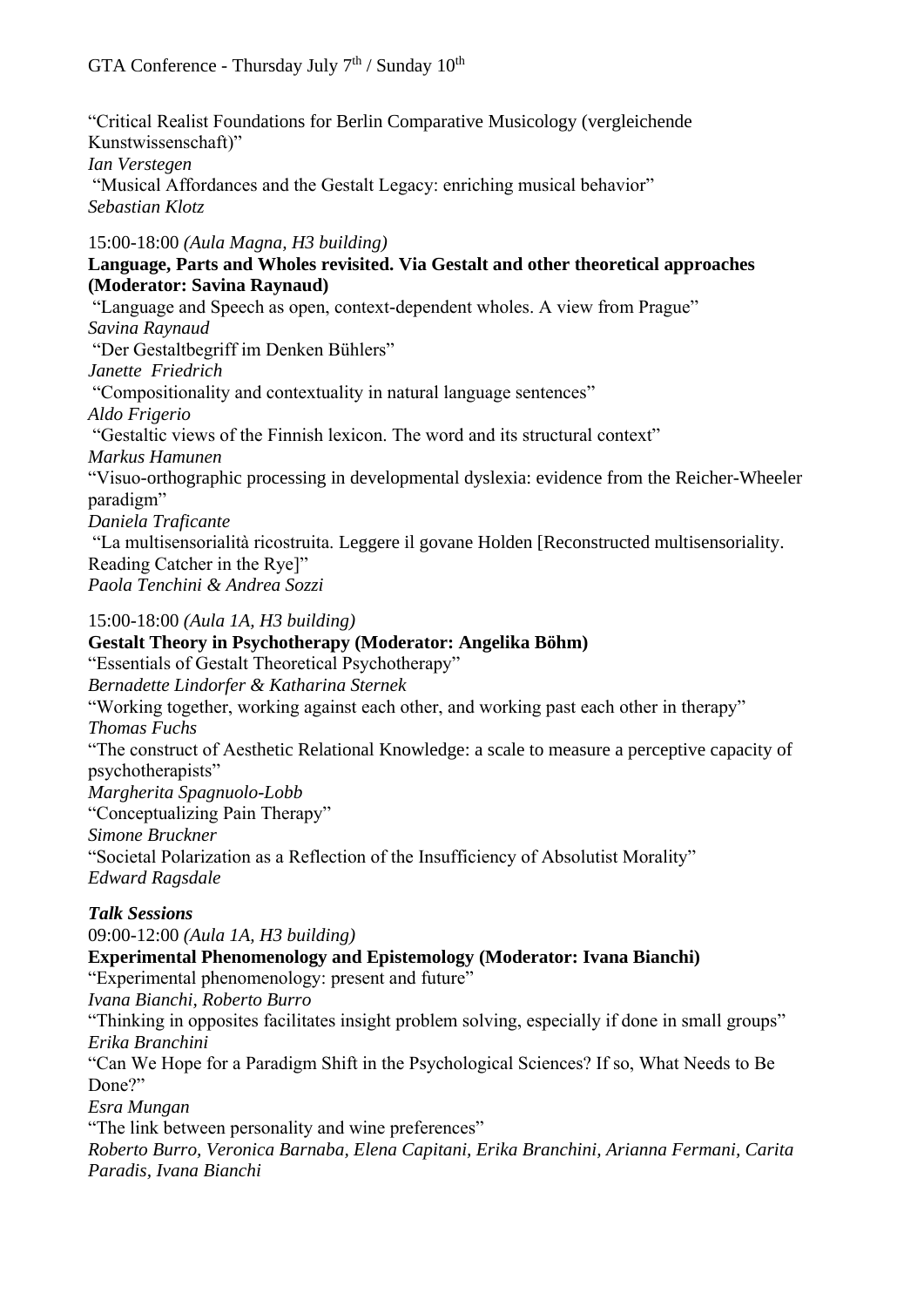"How do we know 'mind' from 'context'? – On the relevance of the notion of 'distinction' for gestalt theory, semiotics, and linguistics" *Michael Schmitz* "Changing Minds – Sensing Atmospheres" *Jayanthan Sriram*

*09:00-12:00 (Aula 2A, H3 building)*

**Current Research Trends in Trieste Psychology 1 (Moderator: Andrea Carnaghi)** "BODY PROBAND: Cognitive functioning and Body Representation in Overgrowth syndromes– Preliminary findings of a comprehensive neuropsychological assessment" *Nicolò Butti, Rosario Montirosso, Cosimo Urgesi* "A FHIR based HUB for the management and support of patient with chronic pain"

*Annamaria Caruso, Vania Manzelli, Pierluigi D'Antrassi, Alfredo Cuzzocrea, Marco Prenassi, Chiara Savino, Maria Teresa DePippo, Stefano Lenzi, Roberta Ferrucci, Costanza Conti, Giulia Candiani, Francesca Memini, Elda Judica, Massimo Corbo, Marianna Masiero, Gabriella Pravettoni, Sara Marceglia*

"On the "invisibility" of Black women: A non-prototypical, numerical minority and disempowered group"

*Mary Ann Ciosk, Andrea Carnaghi* 

"Neurodegenerative analysis with Magnetic Resonance Imaging for cognitive impairment in glaucoma disease"

*Gabriella Cirigliano*

"Visuospatial Dysfunction and Art Therapy in Parkinson's Disease: current evidence and future perspectives"

*Alberto Cucca, Paolo Manganotti* 

"The interaction between math anxiety and working memory in math learning: evidence from primary school students"

*Alessandro Cuder* 

"Is the STEARC effect consistent across tasks? A systematic investigation of spatial associations for time"

*Alberto Mariconda, Mauro Murgia, Valter Prpic, Tiziano Agostini, Serena Mingolo* 

*15:00-18:00 (Aula 2A, H3 building)*

#### **Current Research Trends in Trieste Psychology 2 (Moderator: Andrea Carnaghi)**

"Are groups better than individuals? Testing group argumentation in the disinformation context" *Diana Carbone, Donatella Ferrante* 

"Combining social concepts: The case of age and sexual orientation categories intersection" *Rosandra Coladonato, Vincent Yzerbyt* 

"Effects of non-pharmacological and pharmacological treatments on Habituation and Sensitization outcomes in Migraine"

*Manuela Deodato, Antonio Granato, Miriam Martini, Alessandra Galmonte, Paolo Manganotti* "If only I hadn't overthought at bedtime": Counterfactual thoughts and counterfactual emotions related to insomnia"

*Angela Faiella, Donatella Ferrante* 

"Effects of electrical stimulation on the physiology of skeletal muscle cells"

*Gabriele Massaria*

"Playing cards: a novel kind of stimuli to disambiguate the role of order and magnitude in the SNARC effect"

*Serena Mingolo, Valter Prpic, Eleonora Bilotta, Tiziano Agostini, Mauro Murgia* "A one-year longitudinal study in bariatric surgery patients: pre-operative bulima and food preoccupation as vulnerability factors for poorer bariatric surgery success" *Oriana Moro*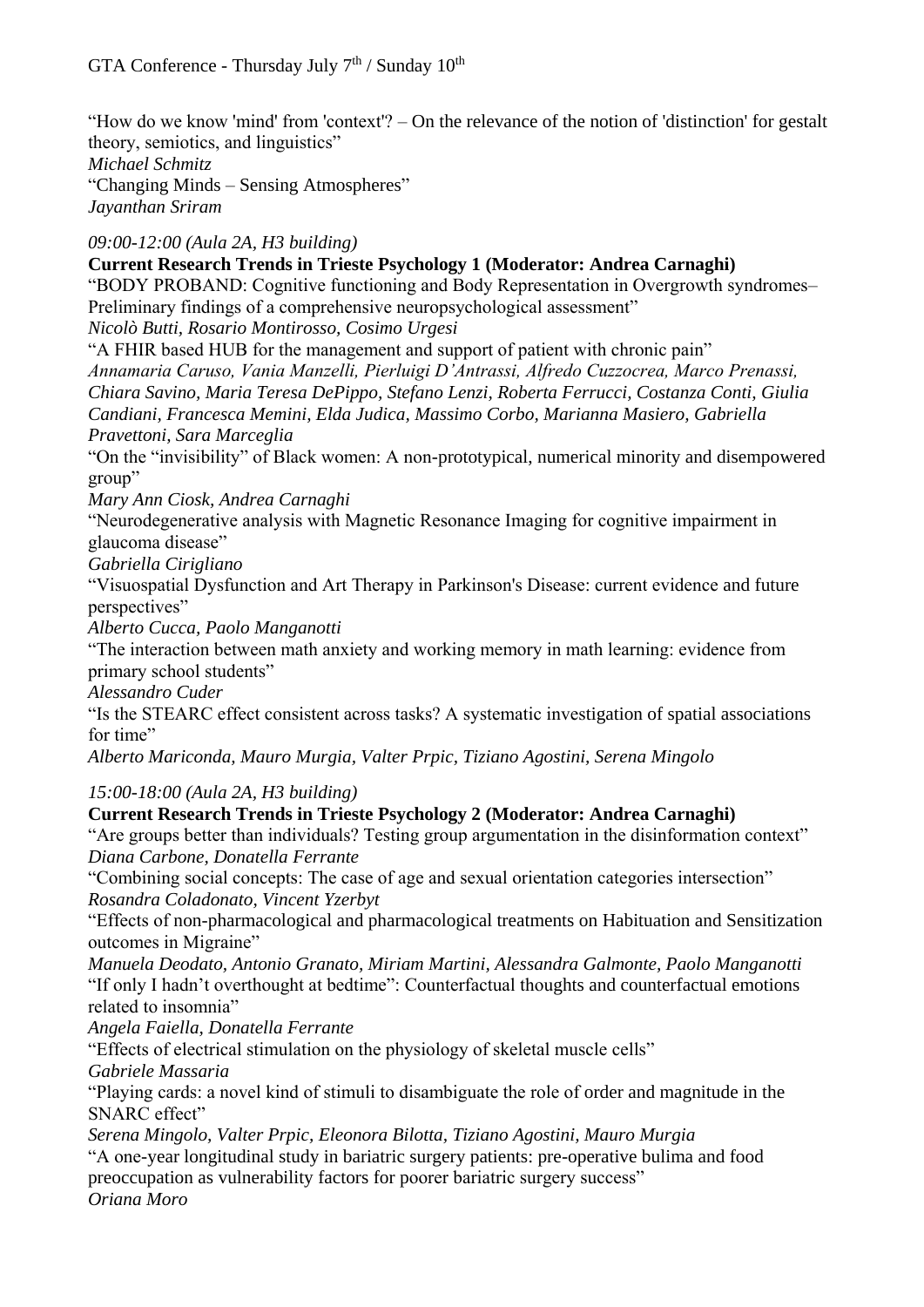"Structure-function relationship analysis in macular diseases" *Pastore Marco*

## **Saturday – July 9th**

*Plenary Lectures (Aula Magna H3 building)*

12:00-13:00 "On perceiving absences" *Achille Varzi*

 $14:00-15:00$ "On form and function: notes on the underlying biology" *Stefano Piccolo*

*Thematic Workshops*

15:00-18:00 *(Aula Magna, H3 building)*

#### **Zur Aktualität der Feldtheorie Kurt Lewins/On the Actuality of Kurt Lewin's Field Theory (Moderator: Marianne Soff)**

"Innere Beziehungsräume - Bewusstsein als psychologischer Lebensraum - Feldtheoretische Betrachtungen der Mindfulness Bewegung"

*Dirk Paul Bogner*

"Hartmut Rosa und Kurt Lewin: Brüder im Geiste?"

*Neslihan Sriram-Uzundal* 

"Durch die Brille von Kurt Lewin – Studierende modellieren gelebte Wirkungsräume/Through the Glasses of Kurt Lewin – Students design Spaces of Experience"

*Herbert Fitzek & Jüly Incel* 

"Die praktische Theorie – in meinen Praxisfeldern /The practical theory – in my fields of practice" *Monika Stützle-Hebel*

"Lewins psychologische Verarbeitungen von Krieg / Lewin's psychological processing of war" *Ines Langemeyer*

"Demokratieförderung in der Schule / Democracy promotion in school"

*Marianne Soff* 

#### *Talk Sessions*

09:00-10:30 *(Aula 1A, H3 building)*

#### **Comunication, Thinking, and Clinical Psychology (Moderator: Fabrizio Sors)**

"Von der Gestalt zum Symbol: Gegensatz, Ergänzung oder Entwicklung?/Dalla forma al simbolo: contrasto, integrazione o sviluppo?"

*Andersch Norbert*

"Social environment in the brain"

*Olgierd Borowiecki* 

"Healing Trauma in the path of Recovery"

*Rafael Cortina*

15:00-18:00 (*Aula 1A, H3 building)*

#### **Perception and Cognition (Moderator: Matteo De Tommaso)**

"Space-luminance and pitch-luminance crossmodal correspondences in the baby chick (Gallus gallus): an investigation of predisposed and learned mechanisms" *Maria Loconsole, Lucia Regolin*

"Face age is mapped onto the horizontal, sagittal, and vertical axes" *Mario Dalmaso, Stefano Pileggi, Michele Vicovaro*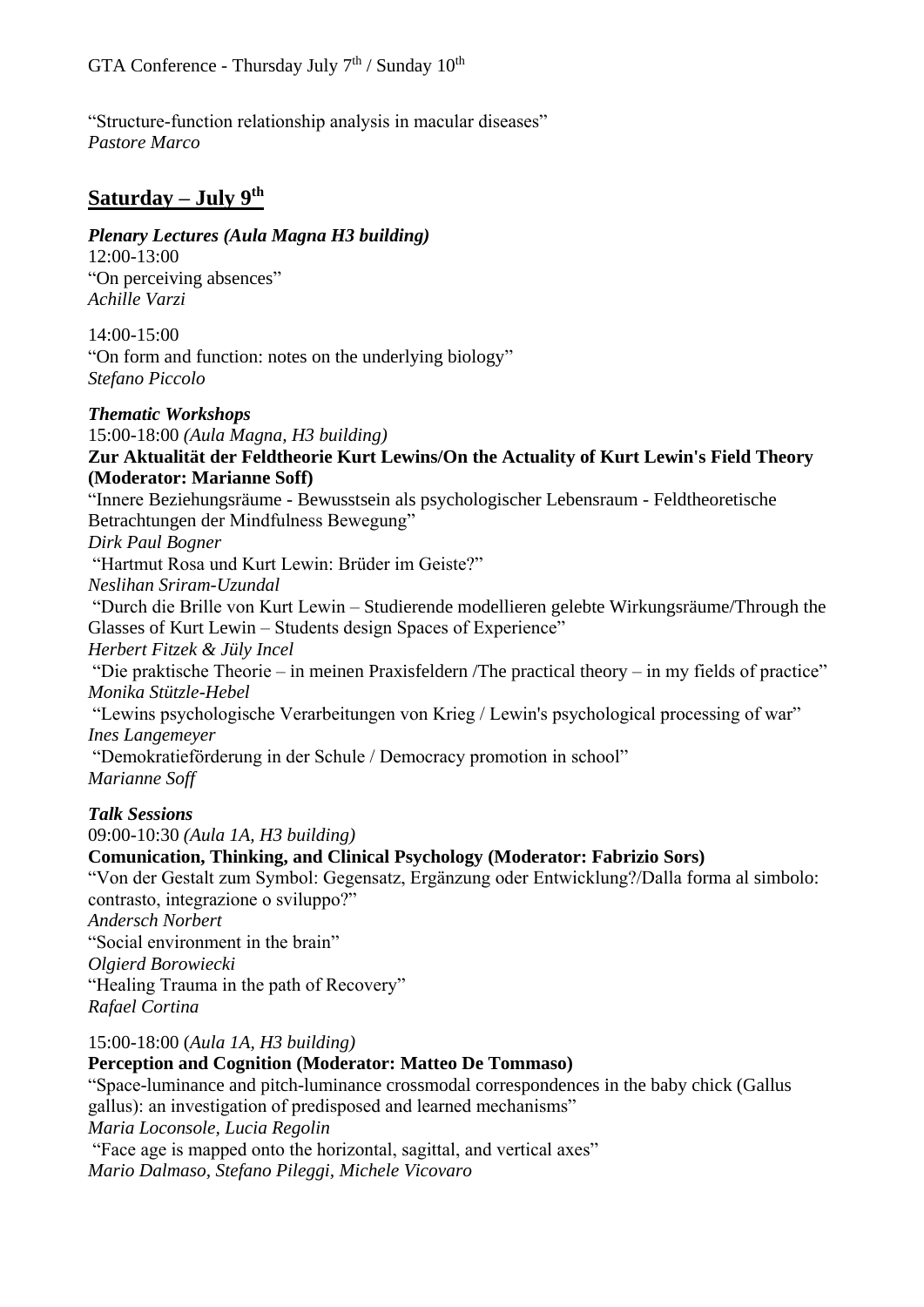"Habituation contexts facilitate new distractor filtering learning to ignore is easier where we already did it"

*Matteo De Tommaso, Giada Pricolo, Cinzia Chiandetti, Massimo Turatto*  "Contextual habituation" *Andrea Dissegna, Massimo Turatto, Cinzia Chiandetti*  "The Good Form. Counterpoints between Dante and Bach" *Davide Coppola* "Mindfulness through the mindlessness of Zen meditation" *Alessandra Galmonte, Luca Pilat, Tiziano Agostini, Tullio Giraldi* "Impatto del covid-19 nei lavoratori degli ospedali e dell'università. Il ruolo del deidroepiandrosteronesolfato (dhea-s) come marcatore di benessere" *Francesca Larese Filon, Emanuela Lucci*

09:00-12:00 *(Aula 2A, H3 building)*

**Congressino di Primavera 1 (Moderatore: Alessandra Galmonte)**

"I contesti di assuefazione facilitano il filtraggio di nuovi distrattori: Imparare a ignorare è più facile dove lo abbiamo già fatto"

*Matteo De Tommaso, Giada Pricolo, Cinzia Chiandetti, Massimo Turatto*

"Amplificazione dei movimenti dello sguardo"

*Claudio de'Sperati*

"Virtualiter: costruzione di un ambiente di apprendimento virtuale per lo sviluppo di abilità utili alla gestione del colloquio di lavoro"

*Claudio Tonzar, Stefano Roncali*

"La consapevolezza della "mindfulness" attraverso la meditazione Zen"

*Alessandra Galmonte, Luca Pilat, Tiziano Agostini, Tullio Giraldi*

"Color blindness e bordi colorati: un caso studio in una situazione ecologica"

*Rossana Actis Grosso* 

"Anticipazione nell'improvvisazione musicale"

*Natale Stucchi*

"Nuovi sguardi sul vino: linguaggio e personalità"

*Roberto Burro, Ugo Savardi, Ivana Bianchi, Arianna Fermani, Erika Branchini, Stefania Torquati, Elena Capitani, Veronica Barnaba, Hang Truong*

15:00-18:00 *(Aula 2A, H3 building)*

**Congressino di Primavera 2 (Moderatore: Rossana Actis Grosso)** "L'età del viso è mappata sugli assi orizzontale, sagittale e verticale" *Mario Dalmaso, Stefano Pileggi, Michele Vicovaro* "Percezione visiva del rimbalzo e del salto" *Michele Vicovaro, Loris Brunello, Giulia Parovel* "Movimento percepito in immagini statiche, il fattore estensione e l'apprezzamento estetico" *Stefano Mastandrea, John M. Kennedy* "I musicisti hanno una memoria a breve termine migliore rispetto ai non musicisti? Una proposta di ricerca multi-lab" *Massimo Grassi, Elvira Brattico, Anne Caclin, Barbara Carretti, Véronique Drai-Zerbib, Laura Ferreri, Jessica Grahn, Marco Roccato, Antoni Rodriguez-Fornells, Swathi Swaminathan, Barbara Tillmann, Peter Vuust, Jonathan Wilbiks, Marcel Zentner, and Francesca Talamini* "Che cosa si intende per Bianco e Nero?" *Osvaldo Da Pos*

**GTA Assembly (Ground floor of the University Canteen)** 18:30-19:30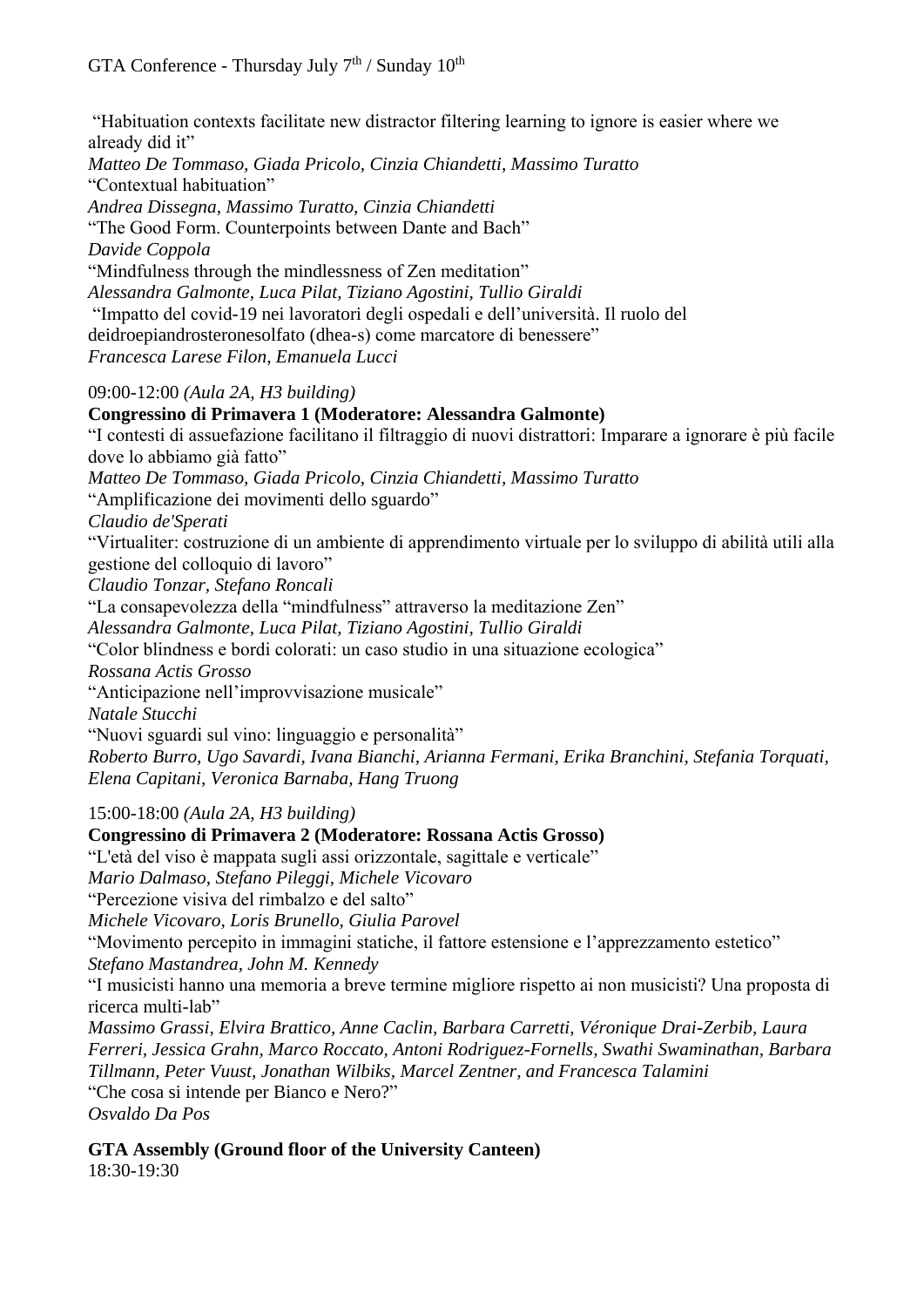## **Sunday – July 10th**

*Round table (Aula Magna, H3 building)* 10:00-13:00 **Depressive Disorders in the COVID-19 era: A debate between the different clinical approaches (Moderator: Carlo Semenza)**

*Riccardo Fattorini - Cognitive-Behavioral Andrea Clarici - Psychodynamic Thomas Fuchs – Gestalt Katharina Sternek - Gestalt Rosa Maria Valdevit - Psychodynamic Aldo Raul Becce - Lacanian Norbert Andersch - Psychodynamic*

## **Friday - July 8th – Saturday - July 9th**

#### **Poster session (Hall, H3 building)**

"Context-based predictions are differently impaired in children with autism and dyspraxia" *Sara Boscarol, Alessandra Finisguerra, Antonio Narzisi, Tiziana Zilli, Cosimo Urgesi* "Spatial frequency tuning of body gender adaptation" *Giulia D'Argenio, Alessandra Finisguerra, Cosimo Urgesi* "The influence of task constraints in human planning and reconfiguration" *Irene Florean, Fabio Del Missier, Marta Stragà, Giulio Munaretto, Timo Mäntylä*  "Arithmetic word problem-solving in primary school children: the role of cognitive, emotional and motivational factors" *Eleonora Doz, Elisa Colombini, Sandra Pellizzoni, Maria Chiara Passolunghi*  "The use of virtual reality and motor imagery in post-operative rehabilitation protocols after lower limb fractures" *Giulia Sgubin, Manuela Deodato, Gianluca Canton, Belinda Trobec, Luigi Murena* "I sound consonant, therefore I am. A comparative approach to the study of acoustic consonance in animacy perception" *Stefano Gonan, Cinzia Chiandetti, Giorgio Vallortigara*  "Exploring consciousness in cephalopod molluscs: from practical applications to behavioral indicators" *Marianna De Luca*  "Enriched mind in enriched context: preliminary results from a Multisensory room intervention for children with ASD" *Anna Antoniol*  "Does Mindfulness Reduce Anger Intensity?" *Sorella Sara, Grecucci Alessandro* "Ecological context and the immediately given in visual perception: Differences and agreements with conventional Gestalt psychology" *Munz Christian* 

#### **Authors are encouraged to stand by the posters during the Coffee breaks**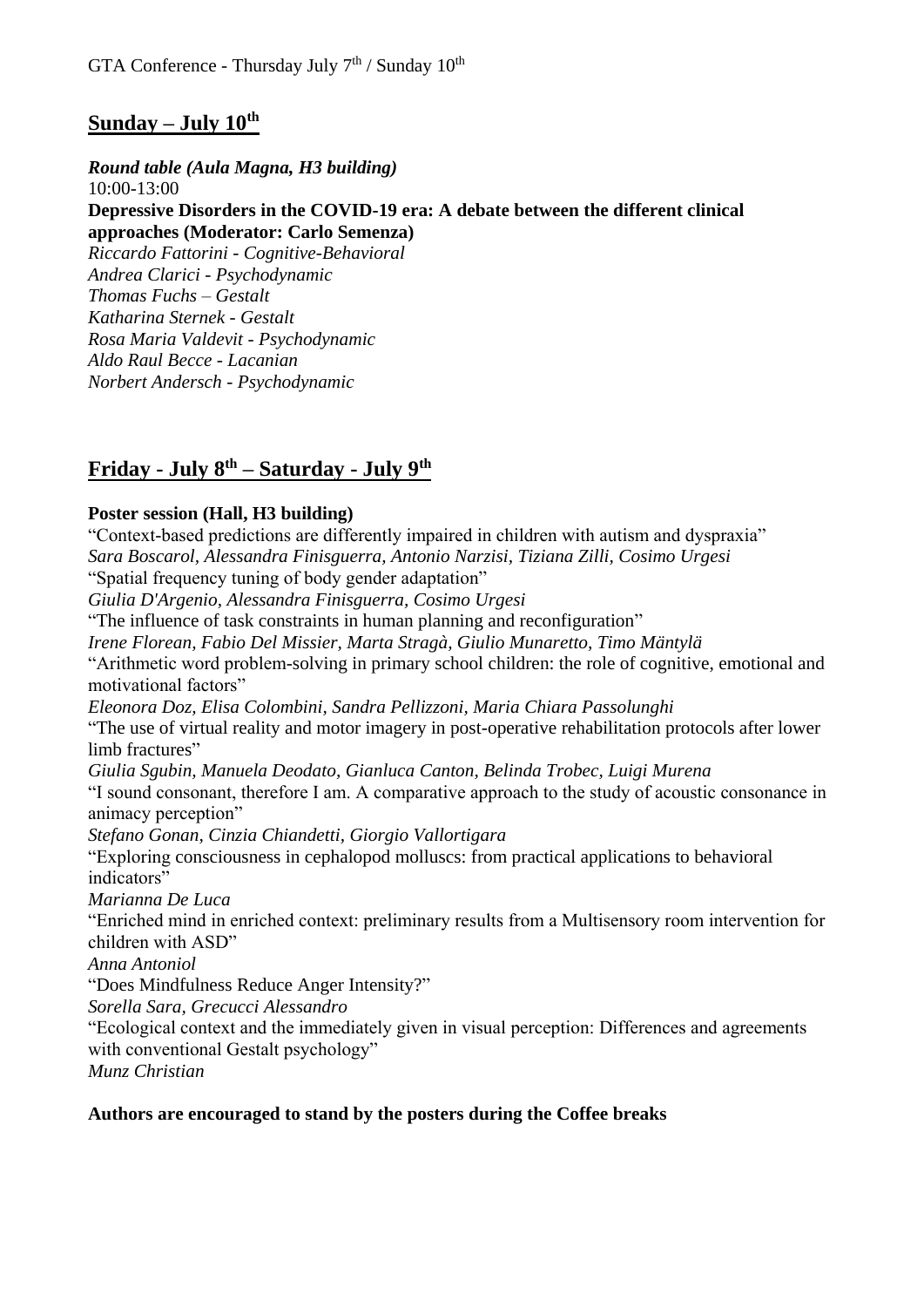## *MAPS OF CONFERENCE LOCATIONS*